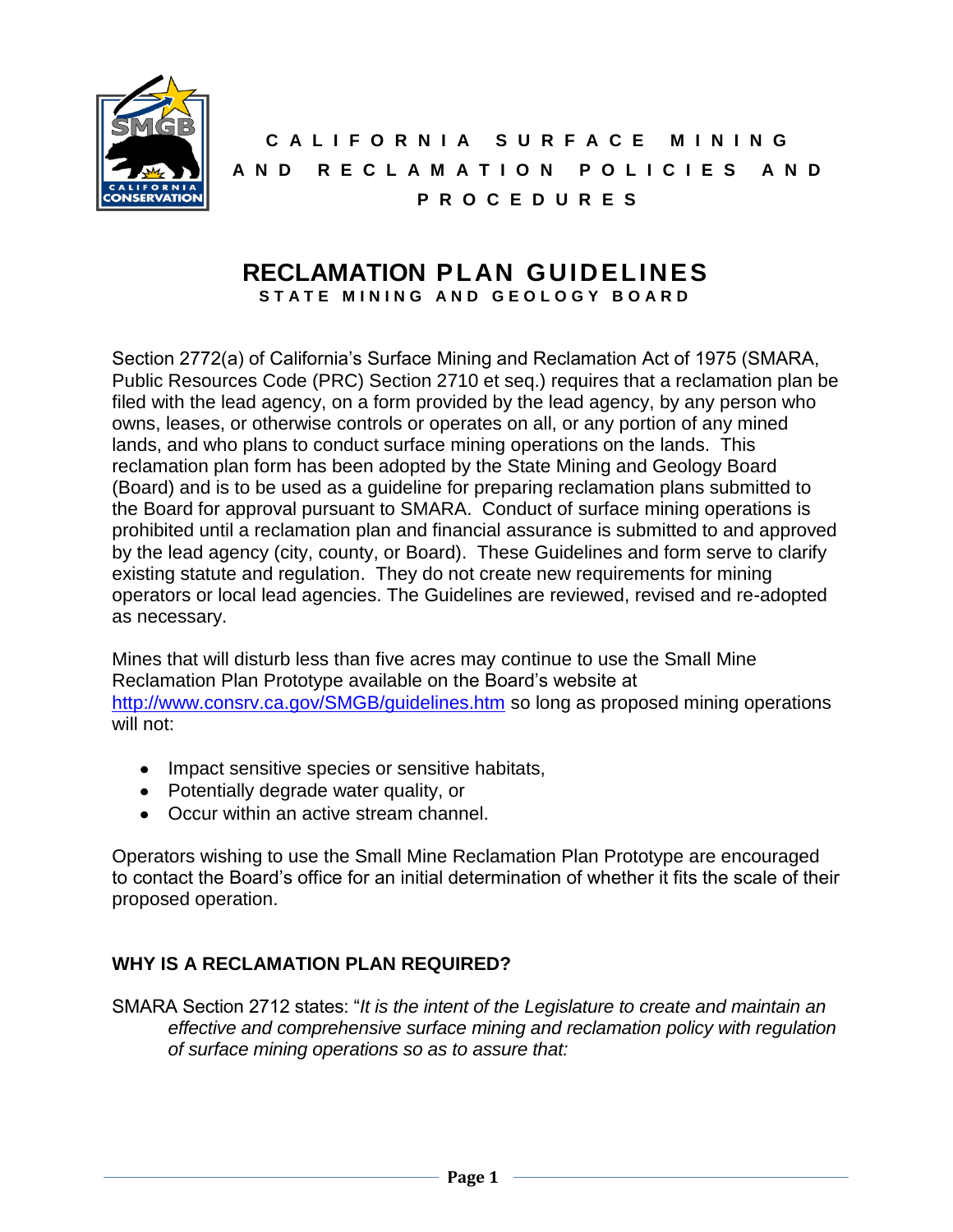- *(a) Adverse environmental effects are prevented or minimized and that mined lands are reclaimed to a usable condition which is readily adaptable for alternative land uses.*
- *(b) The production and conservation of minerals are encouraged, while giving consideration to values relating to recreation, watershed, wildlife, range and forage, and aesthetic enjoyment.*
- *(c) Residual hazards to the public health and safety are eliminated*."

# **WHO MUST FILE A RECLAMATION PLAN?**

SMARA Section 2770(a) requires: "*Except as provided in this section, no person shall conduct surface mining operations unless a permit is obtained from, a reclamation plan has been submitted to and approved by, and financial assurances for reclamation have been approved by, the lead agency for the operation pursuant to this article*." Generally, the operator files the reclamation plan.

#### **WHERE DO I FILE MY RECLAMATION PLAN?**

SMARA Section 2772(a) states: "*The reclamation plan shall be filed with the lead agency, on a form provided by the lead agency, by any person who owns, leases, or otherwise controls or operates on all, or any portion of any, mined lands, and who plans to conduct surface mining operations on the lands*."

The lead agency is generally the County, City or other jurisdiction in which the mine is located. When the Board is the lead agency under SMARA, reclamation plans should be forwarded to:

> State Mining and Geology Board 801 K Street, M.S. 20-15 Sacramento, CA 95814

#### **WHAT IS THE PROCESS THE BOARD FOLLOWS AFTER RECEIVING A RECLAMATION PLAN?**

Reclamation plans received by the Board will be processed as follows:

• The plan will be reviewed to determine if it is complete and meets the minimum requirements of SMARA. If it is not attached to the reclamation plan when it is received, the Board will request that the person submitting the plan forward a financial assurance cost estimate (FACE).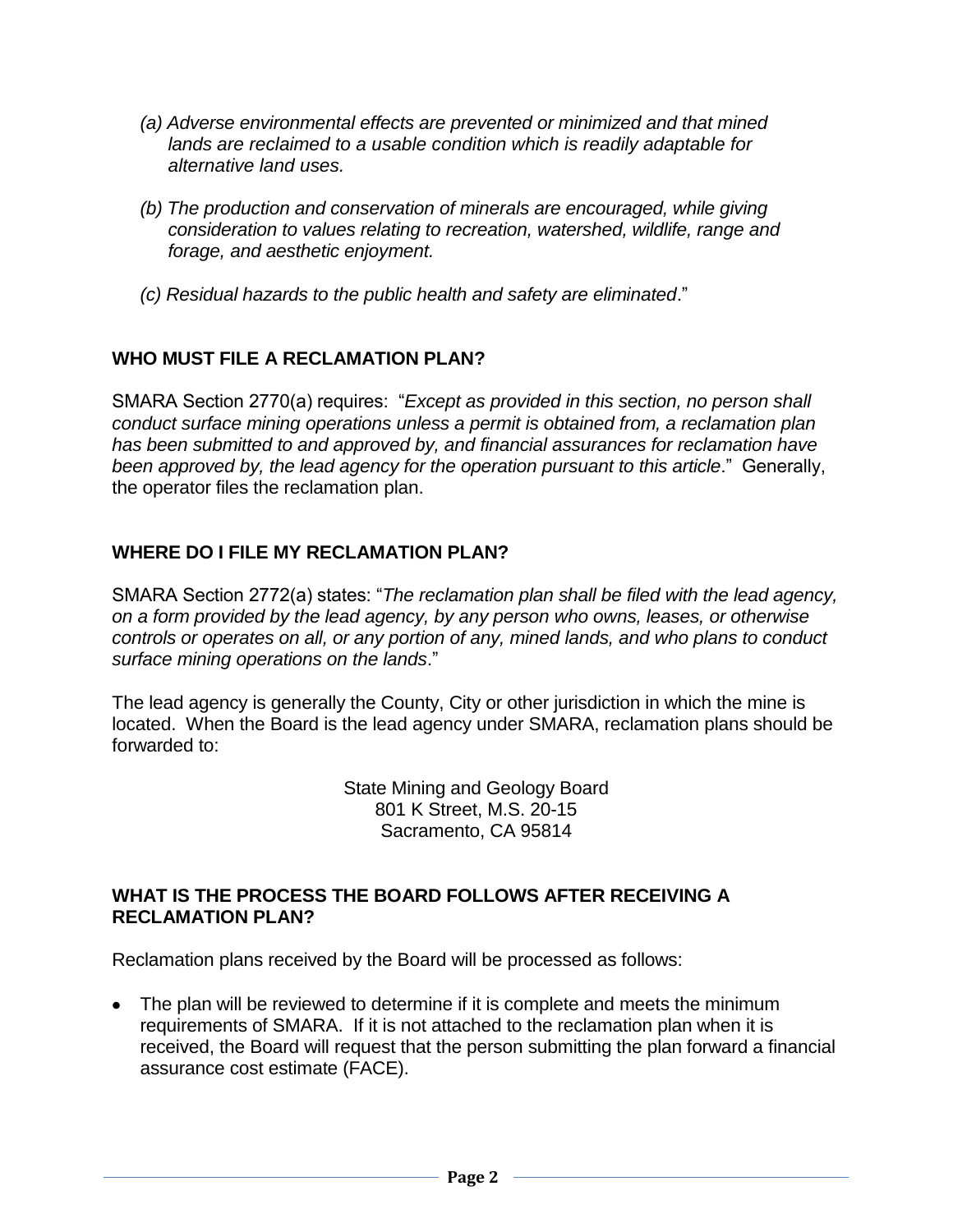- Plans determined to be complete will be forwarded to the Department of Conservation Office of Mine Reclamation (OMR) for a 30-day review, and the FACE will be forwarded to the OMR for a 45-day review (PRC Section 2774(d)(1)).
- The Board must submit a proposed response to OMR's written comments at least 30 days prior to approval of a reclamation plan, plan amendment, or financial assurance, (PRC Section 2772.7). In its proposed response to OMR's written comments, the Board must describe whether it proposes to adopt the comments. If it does not, the Board must specify in detail the reason(s) for not doing so.
- A reclamation plan is a project under the California Environmental Quality Act (CEQA). Where the Board is the CEQA lead Agency, Board staff will prepare a contract for the preparation of an Initial Study and the appropriate CEQA document (Negative Declaration, Mitigated Negative Declaration, or Environmental Impact Report).
- The CEQA document, reclamation plan, and the financial assurance cost estimate, are assigned to the Board's Surface Mining Standards Committee for review.
- Upon recommendation by the Board's Surface Mining Standards Committee, the CEQA document, reclamation plan, and the financial assurance cost estimate are forwarded to the Board for public hearing and subsequent action.
- The SMGB must provide OMR at least 30 days' notice of the time, place, and date of the hearing before the SMGB can consider approval of the reclamation plan, plan amendment, or financial assurance (PRC Section 2772.7).
- Upon approval of a reclamation plan or an amendment to a reclamation plan, the Board must record a "Notice of Reclamation Plan Approval" with the county recorder (PRC Section 2772.7). This notice must read:

*"Mining operations conducted on the hereinafter described real property are subject to a reclamation plan approved by the State Mining and Geology Board, a copy of which is on file with the Department of Conservation Office of Mine Reclamation.*"

Upon approval of the FACE and proposed form of financial assurance mechanism, the operator must post an adequate financial assurance instrument naming the Board and the Department of Conservation as payee prior to commencing mining operations.

#### **WHEN CAN I COMMENCE MINING?**

Mining can commence after the reclamation plan has been approved, and an approved financial assurance mechanism is in place.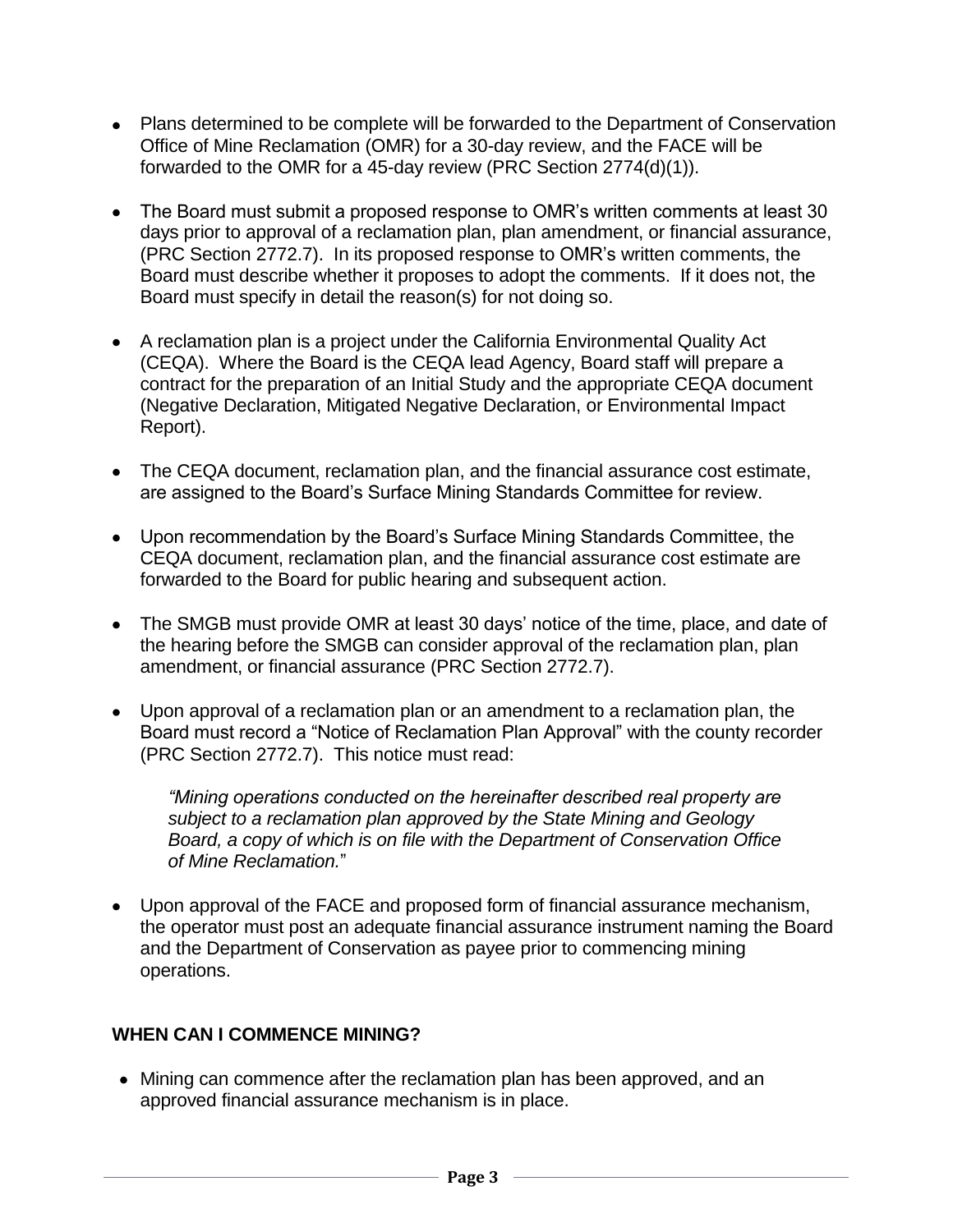• The initial reporting fee of \$500 for a new surface mining operation, together with an initial report, are due and payable to the Department of Conservation within thirty (30) days of permit approval.

### **WHO IS RESPONSIBLE FOR COMPLETING RECLAMATION?**

The reclamation plan must include a signed statement of responsibility. The person signing the statement of responsibility is responsible for completing reclamation in accordance with the approved reclamation plan. Generally the operator takes responsibility for reclamation.

#### **REFERENCE MATERIALS AND WEBSITES USEFUL IN PREPARATION OF RECLAMATION PLANS:**

## References:

- Collins, Brian and Dunne, Thomas, *1990, Fluvial Geomorphology and River-Gravel Mining: A Guide for Planners*. California Department of Conservation, Division of Mines and Geology, Special Publication 98.
- Norman, Davis, et al., 1997, *Best Management Practices for Reclaiming Surface Mines in Washington and Oregon*, Washington Division of Geology and Earth Resources Open File Report 96-2/ Oregon Department of Geology and Mineral Industries Open File Report O-96-2, Revised Edition, December 1997.
- Hutchison, Ian P. G. and Ellison, Richard D., (Sponsored by the California Mining Association), 1992, Mine Waste Management – A Resource for Mining Industry Professionals, Regulators and Consulting Engineers, Lewis Publishers, Boca Raton, Florida, 654 p.
- Newton, Gail A. and Claassen, V. P., 2003, *Rehabilitation of Disturbed Lands in California: A Manual for Decision Making*, California Geological Survey Special Publication 123, 228 p.
- Sengupta, M., 1993, *Environmental Impacts of Mining – Monitoring, Restoration, and Control*, Lewis Publishers, Boca Raton, Florida, 494 p.
- Schoenig, Steve (editor), 2005, *California Noxious and Invasive Weed Action Plan*. The California Department of Food and Agriculture and the California Invasive Weed Awareness Coalition.